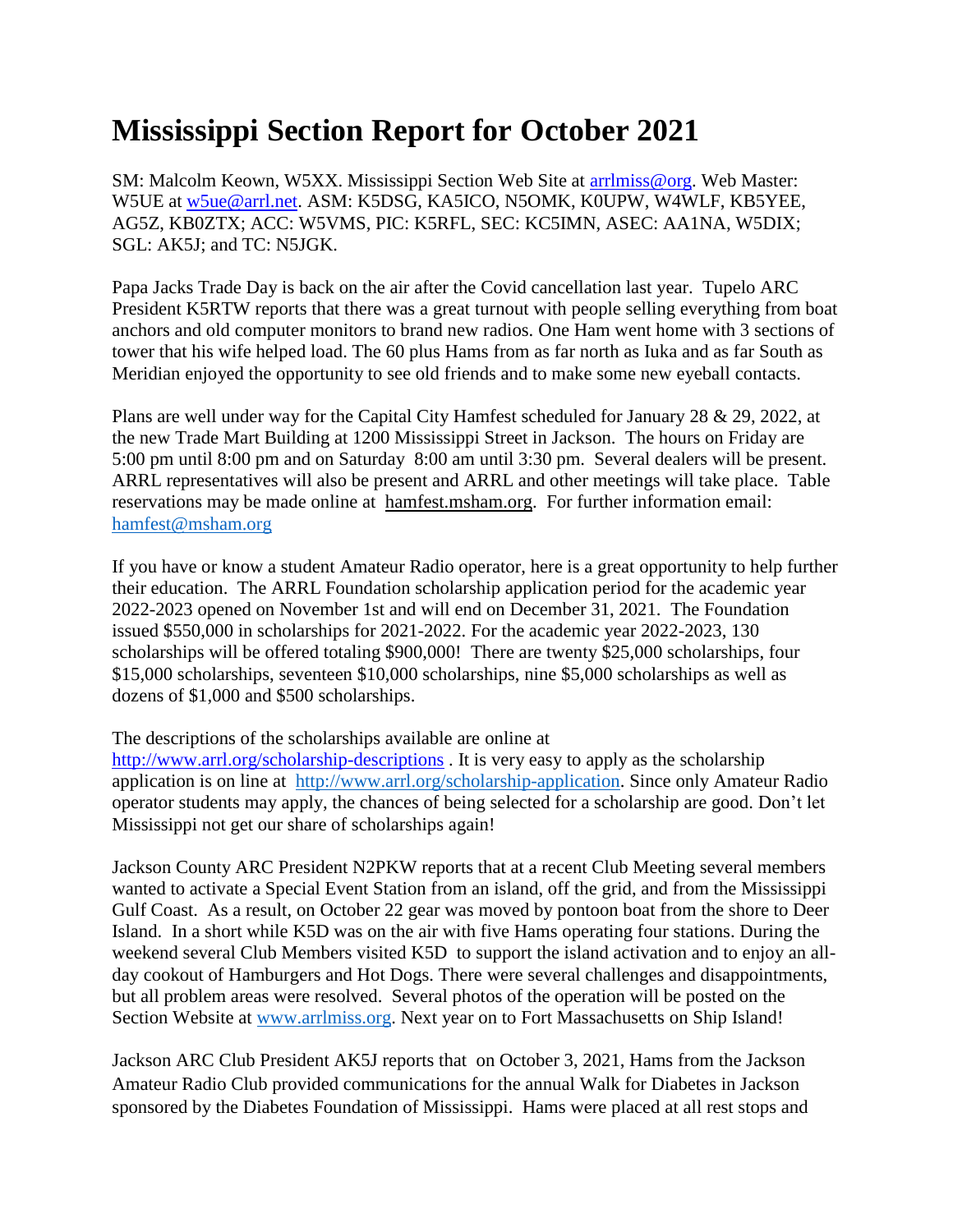reported on the status of the walk to the net control and the director of the event. The Hams were able to report and help with a major problem. The Director of the Diabetes Foundation was very appreciative of the help provided and stated that the Hams always looked after the safety of the walkers. Hams participating were K5XU, K5KKD, K5CID and AK5J.

ASM N5OMK reports that the Lowndes County ARC held a Day in the Park at Old Waverly Park outside of West Point. About 15 Hams showed up including several brand-new Hams! They made several antennas and made some DX contacts with them which just blew away the new guys. W5ORC made an HF antenna they all talked about. They also made a J-pole that worked very well. There was good food as Hams love to eat! The LCARC and the MARC in Starkville will do a Day in the Park several times this year.

From ACC W5VMS: Several clubs still need to update their records before the end of November to once again receive a copy of the new ARRL Handbook. Unfortunately, only members listed as officers or as the club contact can now edit the club record. The ARRL Field Services Manager has stated that the ability to edit all clubs now rests at ARRL Headquarters. Thus, if anyone needs help updating their record contact [clubs@arrl.org.](https://webmail.cablelynx.com/webmail/src/compose.php?send_to=clubs%40arrl.org)

\*\* Active Clubs (26) and last report date: Scott County ARA 2021-10-27 Jackson ARC 2021-09-13 Marion Co HRC 2021-08-29 Alcorn Co. EMA Team 2021-08-23 Hattiesburg ARC (now Pine Belt ARC) 2021-08-16 Jackson Co ARA 2021-08-16 Deep Dixie Contest Club 2021-07-15 Lowndes Co. ARC 2021-06-23 Vicksburg ARC 2021-06-19 (SSC ends 2022-06-30) Tombigbee ARA 2021-06-08 Tishomingo ARC 2021-04-16 MS Coast ARA 2021-03-15 Olive Branch ARC 2021-01-21 Northeast Mississippi Radio Amateurs 2021-01-14 Ms State Univ ARC 2020-12-30 CMSARA 2020-12-13 Petal Wireless 2020-12-12 Univ of Miss ARC 2020-11-25 599 DX Assn 2020-11-21 DX Hogs 2020-11-16 Sundancer Solar Club 2020-11-13 Chickasaw ARA 2020-11-13 Great Southern DX Assn 2020-11-11 Jim Leist Memorial ARC 2020-11-09 Meridian ARC 2020-10-31 Magnolia DX Assn 2020-10-15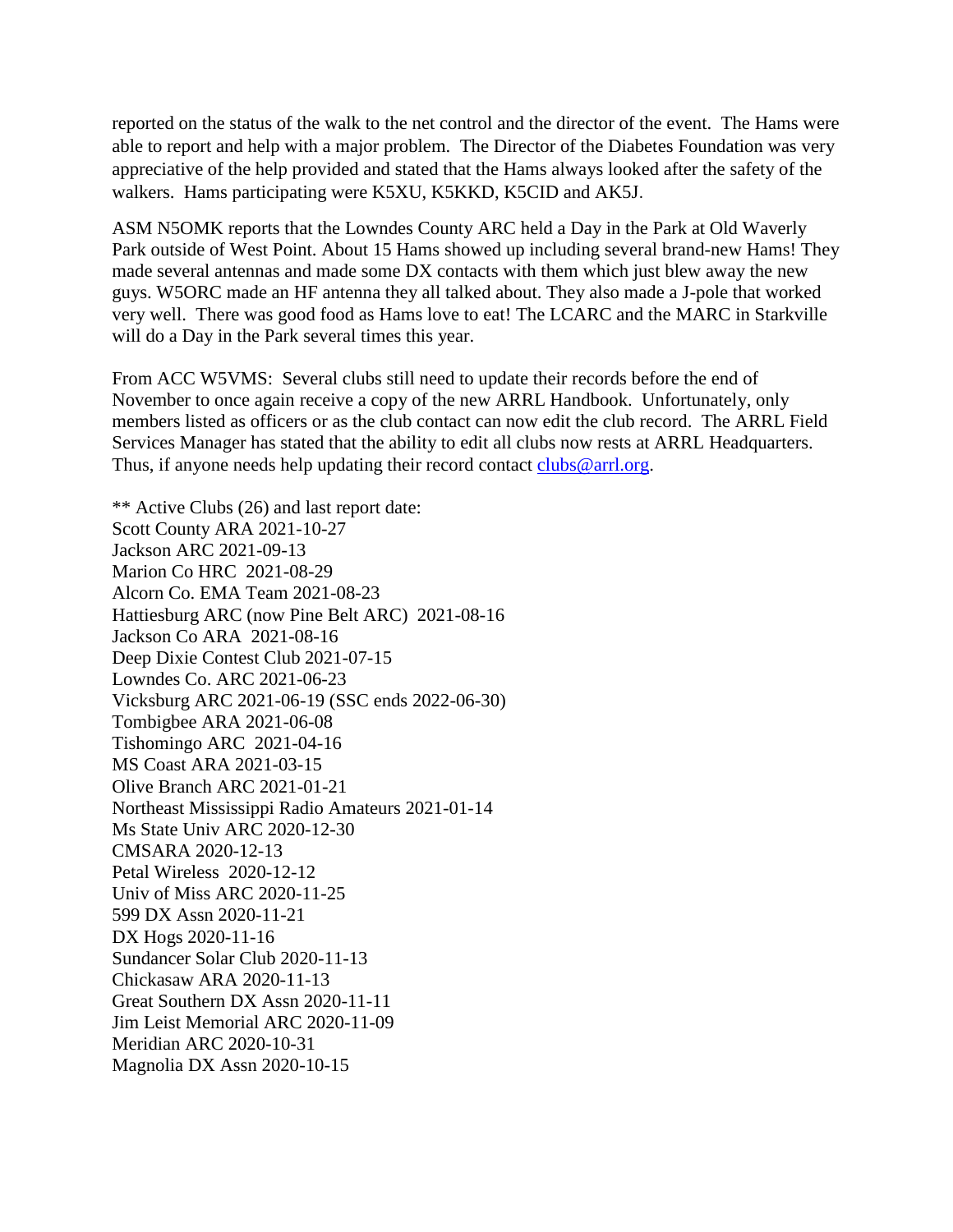\*\* Inactive (by definition) Clubs (7) and last report date: Magnolia ARC 2020-02-16 St Stanislaus HS ARC 2019-05-02 SW Miss ARC 2019-03-22 ARC of Amite Co 2018-10-19 Tupelo ARC 2017-12-30 Pearl River Co ARA 2017-04-28 Lauderdale Repeater Grp 2012-03-26

And from EC Reports from around the state:

KD5SZJ from Lauderdale County reports that the Meridian ARC is now including a brief training session at the end of each monthly meeting. They hope to be able to start holding some classes soon to further the training of new Hams.

N5ZNT reports from Lincoln County that the Southwest Mississippi ARC is still having Over the Air Meetings ( on VHF & HF ).

Attached for your information below is the current status (updated from last month) of known upcoming Ham events in and around Mississippi:

- 7290 Message Traffic Handling Class, December 1 and 4. Sessions at 9:30 and 12:00
- $100<sup>th</sup>$  Anniversary of Trans-Atlantic Tests Dec. 12. 0252Z, 160M
- Capital City Hamfest, January 28 -29, TradeMart, Jackson, hamfest@msham.org
- 2022 Mississippi QSO Party, April 2-3, POC: W5XX

Anybody have additional information? Thanks to all who helped pull this information together. This list will be updated in future Section Reports.

Congratulations to the following who upgraded in October: KI5KTQ, Justin – Moss Point; KI5PCD, David – Corinth; KI5RJM, William – Marion; and KI5RPJ, James – Carrollton.

Also, congratulations to our Webmaster W5UE, who just retired from Stennis Space Center as a Network Engineer and before that from Piedmont/US Air. Perfect timing. The Sunspot Cycle is on the upswing and now Randy can spend more time chasing DX. Randy is a long time QSL manager for many DX Stations, a major contributor to organizing the Mississippi QSO Party, a tower climber for Hams in need of help, and our webmaster since 2011. Keep up the good work, Randy!

Welcome to the following new Hams in Mississippi in October: KI5SAG, Angela – Louisville; KI5SAH, Terry – Steens; KI5SBJ, John – Starkville; KI5SBM, Douglas - Brandon; KI5SBP, Wade – Raymond; KI5SBQ, Jimmy – Brandon; KI5SCX, William – Biloxi; KI5SCY, Christopher – Ocean Springs, KI5SCZ, William – Saucier; KI5SDA, Matthew – Saucier; and KI5SDB, Stephen – Poplarville.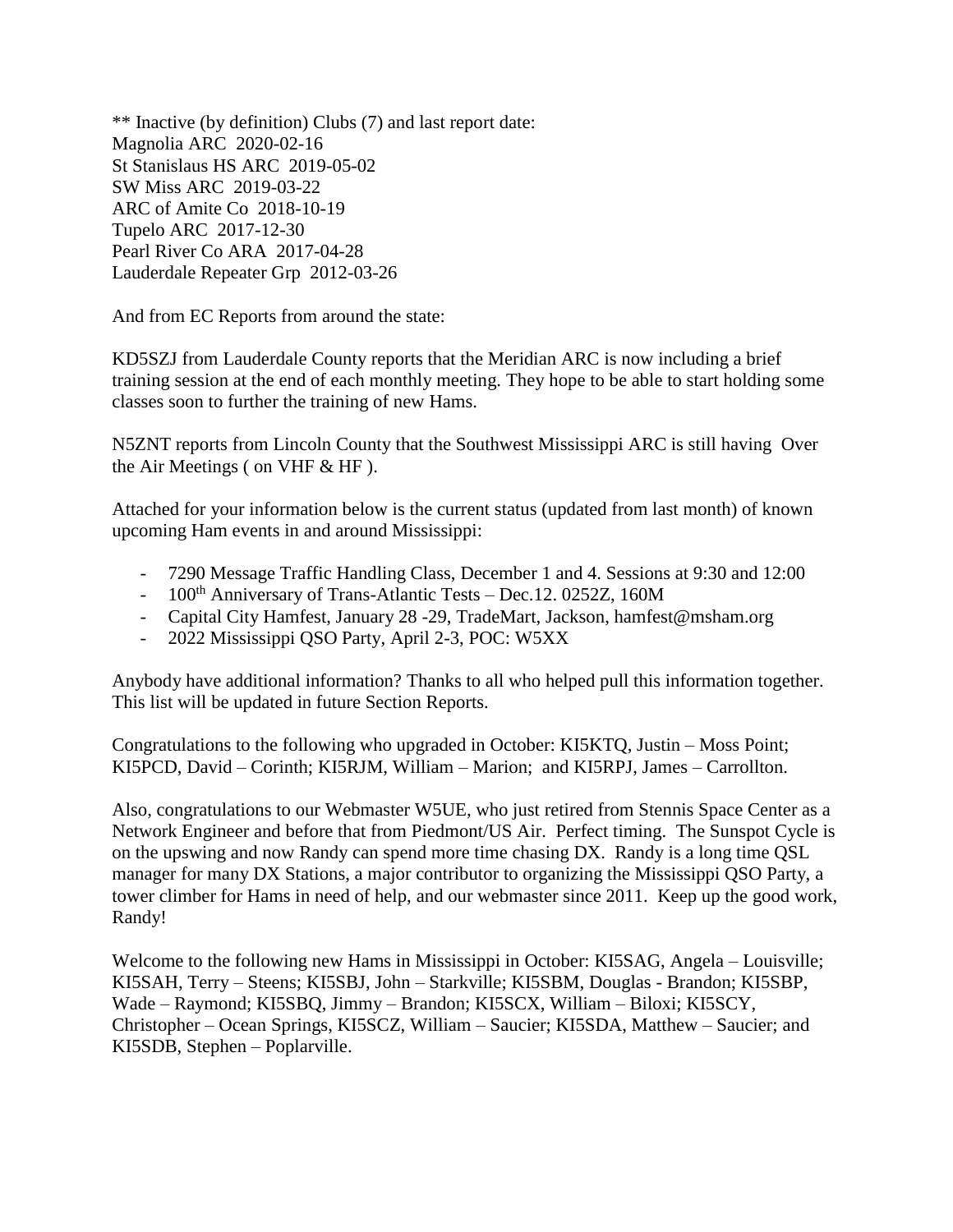Eleven new Hams in Mississippi in October. Thanks to all of the Eimers, instructors, and VE Teams that made this happen!

Also welcome the following new ARRL Members in October: NU8B, Charles – Biloxi; WD5HUU, James – Petal; KD5OSA, James – Natchez; KE5PYL, Charles – Vicksburg; KD5QEO, James – Bassfield; KI5RJM, William – Marion; KI5RPJ, James – Carrollton; KI5RQA, Brett – Ridgeland; KI5RQC, Andrew – Madison; KI5RWM, Jerry – Oxford; KI5SAG, Angela – Louisville; KD5VTY, Wade – French Camp; W5XMD, Frank – Gulfport; and KI5ZCY, Christopher – Ocean Springs..

ARRL Membership is now 990 down 1 from last month. We had 20 new members or renewals in October and 18 Lapsed members. How come we dropped 1? What we don't see is the Silent Keys that have been removed from the roles and members, who have moved out of state.

SEC/DEC Reports for October 2021: KC5IMN (SEC), KD4VVZ (SE MS), N5ZNT (SW MS), and KB0ZTX (NW MS).

EC Reports for October: K9EYZ (AEC)(Jackson), AE5FK (Walthall), KG5IAY (Carroll), KA5ICO (Chickasaw), KF5IMA (Lafayette), AD7KJ (Franklin), KB5SQZ (Hinds), KB5SZJ (Lauderdale), KF5VVU (Scott), KD4VVZ (George), KF5WVJ (DeSoto), N5ZNT (Lincoln and Wilkerson), KB5ZEA (Attala), and KB0ZTX (Marshall).

Club Newsletter/Reports (Editor): the Meridian ARC Spark Gap (W5MAV)

Regret to report the passing of

K5GCY of Jackson. Gary was Hamfest Chairman of the Capital City Hamfest for many years, past President of the Jackson ARC, and a control operator on the Central Mississippi Skywarn Net. Gary was a good friend to all and a hard worker for Amateur Radio in Mississippi.

WB5AKR of Meridian. Larry was a past Section Emergency Coordinator and State RACES Officer as well as being MEMA Communications Officer. Larry also helped write and improve Amateur procedures in the State Comprehensive Emergency Management Plan and the MOU between Hams and MEMA. He also wrote grants to secure Ham equipment for MEMA and the Lauderdale County EMA. Larry accomplished all this despite being severely handicapped.

K5BBA of Vicksburg. Buddy was a basketball star at Mississippi State and after a graduation a biology teacher and coach in the Vicksburg-Warren County School System In addition to Ham Radio, Buddy was very active in Historical Preservation in Vicksburg and Port Gibson.

KD5BQT of Smithdale. In addition to Ham Radio, Danny was an avid hunter and fisherman and a long-time security guard at the Brookhaven Lincoln Lumber Company.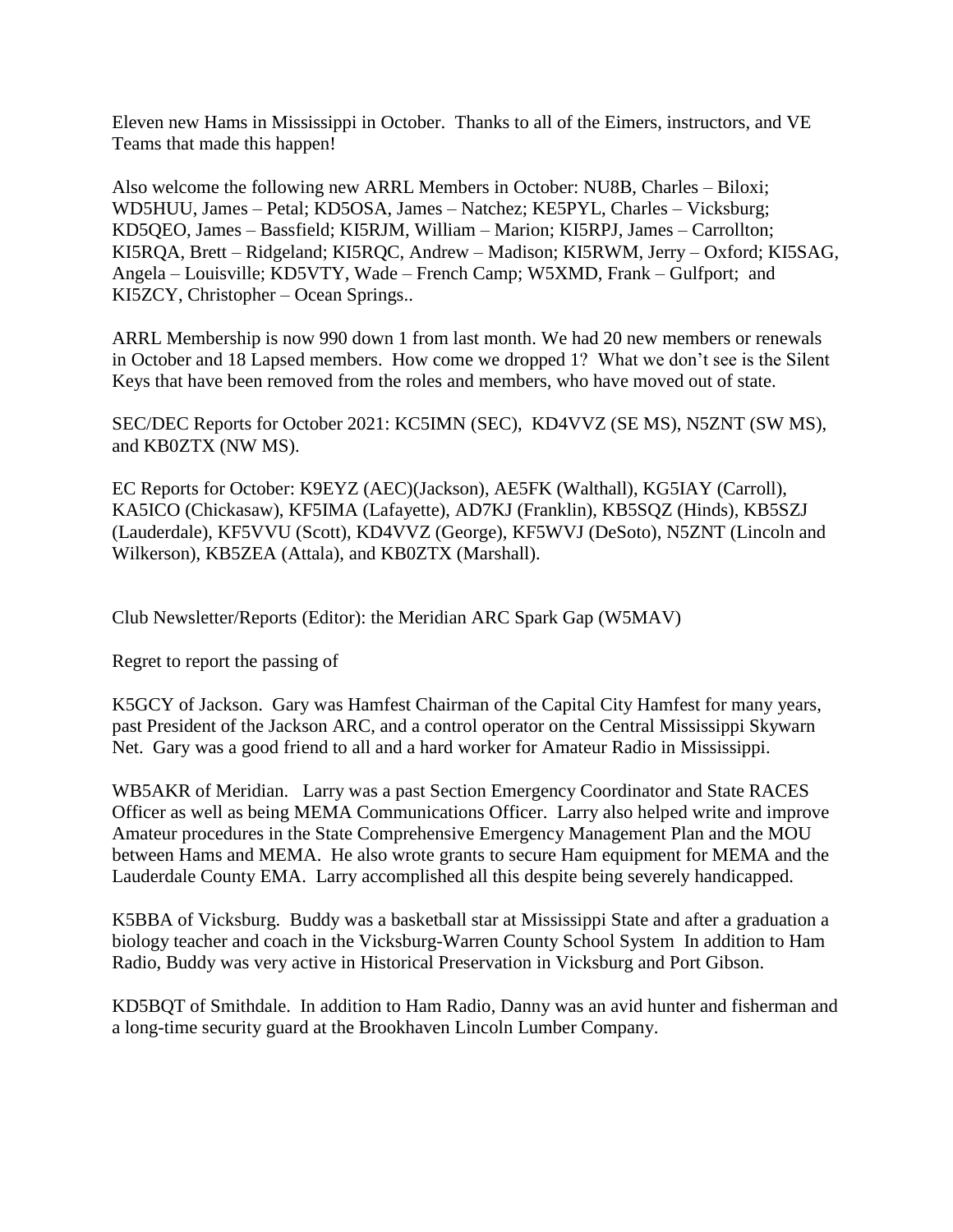HF Net Reports – sessions/QNI/QTC (Net Manager) K5TAL 80M Net 4/58/0 (WV5Q) Magnolia Section Net 31/1264/5 (KA5ICO) MS Baptist Hams Net 5/18/0 (WF5F) MSPN 31/2522/27 (W5JGW)

VHF Net Reports - sessions/QNI/QTC (Net Manager)

Capital Area Emergency Net 5/57/0 (K5XU)

Central Mississippi ARES Training Net 8/77/0 – joint net traffic count (KG5SQZ)

DeSoto County Training and Information 5/109/10 (KF5WVJ)

George County ARES 4/27/0 (KD4VVZ)

Jackson County ARES 4/52/0 (K9EYZ)

JARC Emergency Net 4/45/0 (K5XU)

Marshall County ARES – meets with DeSoto County Net (KB0ZTX)(16 SET Messages passed)

Meridian Area EM Net 8/27/0 (KB5SZJ)

Mississippi Coast ARA 4/92/0 (AB5FU)

MSU ARC Net 4/83/0 (N5OMK)

Northeast Mississippi Skywarn Net 4/70/0 (W5BAQ)

Pine Belt ARC Net 5/72/3 (KD5XG)

Pine Belts ARC Simplex Net 1/8/0 (KD5XG)

Southwest MS ARES Team 5/17/0 (N5ZNT)

Sundancer Solar ARES Net 4/69/0 (KA5ICO)

University of Mississippi ARES Net 5/55/0 (KF5IMA)